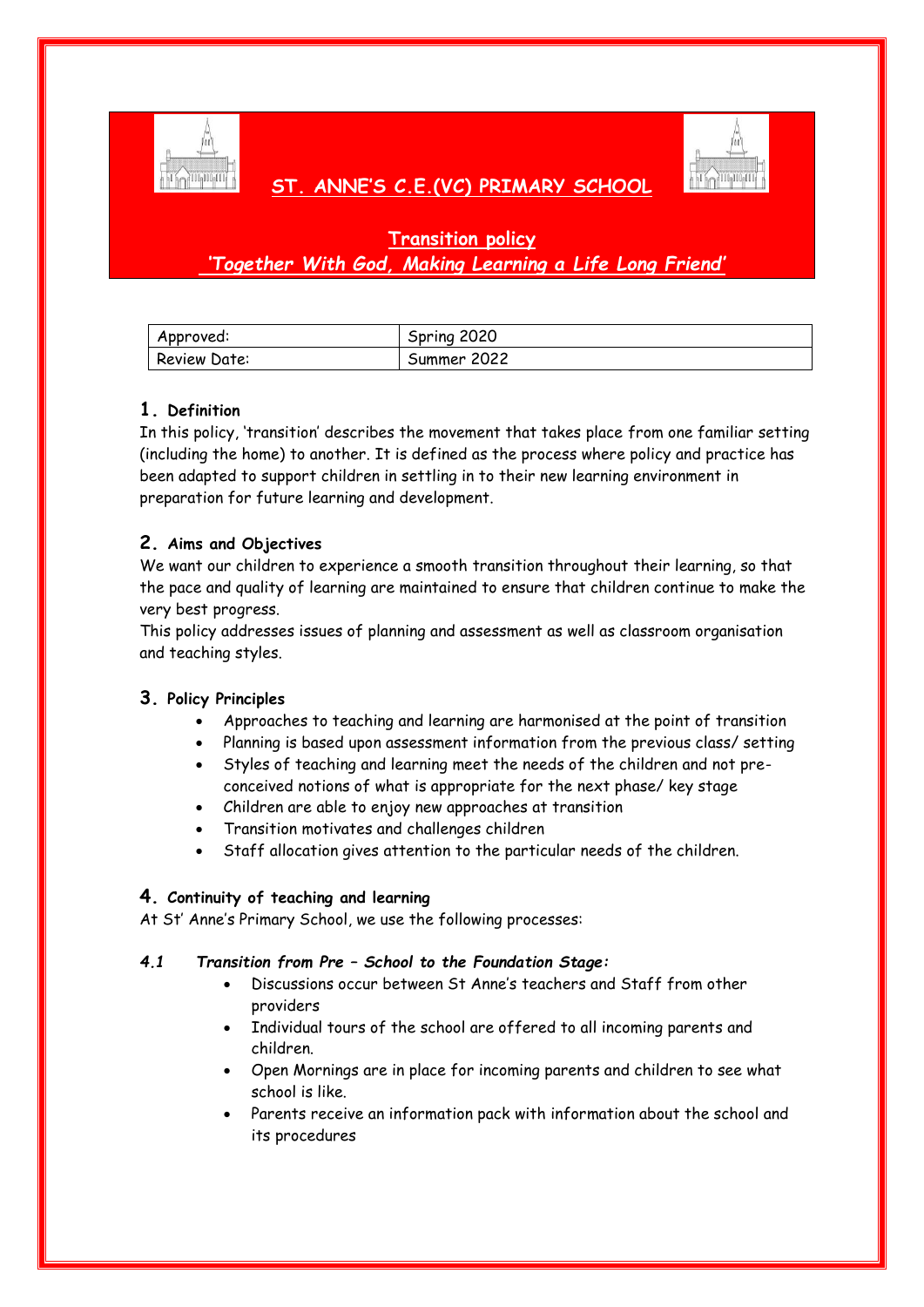- Prospective Early Years children visit school on several occasions during the term before they start, to become familiar with their new school and its setting
- Children begin full time as Receptions during the September of the school year in which their  $5<sup>th</sup>$  birthday occurs.
- Through observations, a baseline record is completed within the first few weeks of entry to the Early Years class – this will also highlight the need for any early intervention.
- A meeting in the summer term before the children start is arranged to explain the teaching of the EYFS curriculum.
- The Early Years staff are available before and after school to chat to parents informally – they are proactive in talking to parents about issues that may arrive with individual children.
- Formal meetings occur with all parents of Reception during their first term within the school.

### *4.2 Transition from the Foundation Stage to Year 1*

The Year 1 curriculum builds on extends the experiences children have had during the Foundation Stage. Teaching and learning is delivered in a creative and hands – on way to support the children's transition.

The Year 1 classroom aims to reflect a similarity to the Foundation classroom as it exhibits areas of learning available to the children (e.g. reading, writing, maths and role play areas).

Although Year 1 is the first year in which the National Curriculum is followed, we continue to develop the independent learning skill established in the EYFS. Children in Year 1 are encouraged to select resources and activities independently and use decision – making skills in their learning.

Before the children move from the Foundation Stage into KS1:

Teaching staff meet to discuss the children's progress. Foundation Stage teacher inform the future teach of the child's level of ability, Special Educational Needs and any other information relevant to the well – being and the development of the child. Information passed onto Year teacher includes:

- Knowledge of the phonics phases and sounds within
- Reading ability
- Writing ability
- Maths ability
- Printed version of each Early Years Foundation Stage Profile (EYFSP) highlighting each of the targets achieved.

Information is used to group pupils, adjust/ fine – tune the curriculum and set future targets. Links are made between Early Learning Goals (ELG's) and National Curriculum learning objectives.

### *4.3 Transition in subsequent years throughout the school*

The following procedures will occur:

- Teachers meet in the summer term to discuss individual children and their progress as they move from class to class
- All children visit new classes and work alongside new teachers on Transition Afternoon in the summer term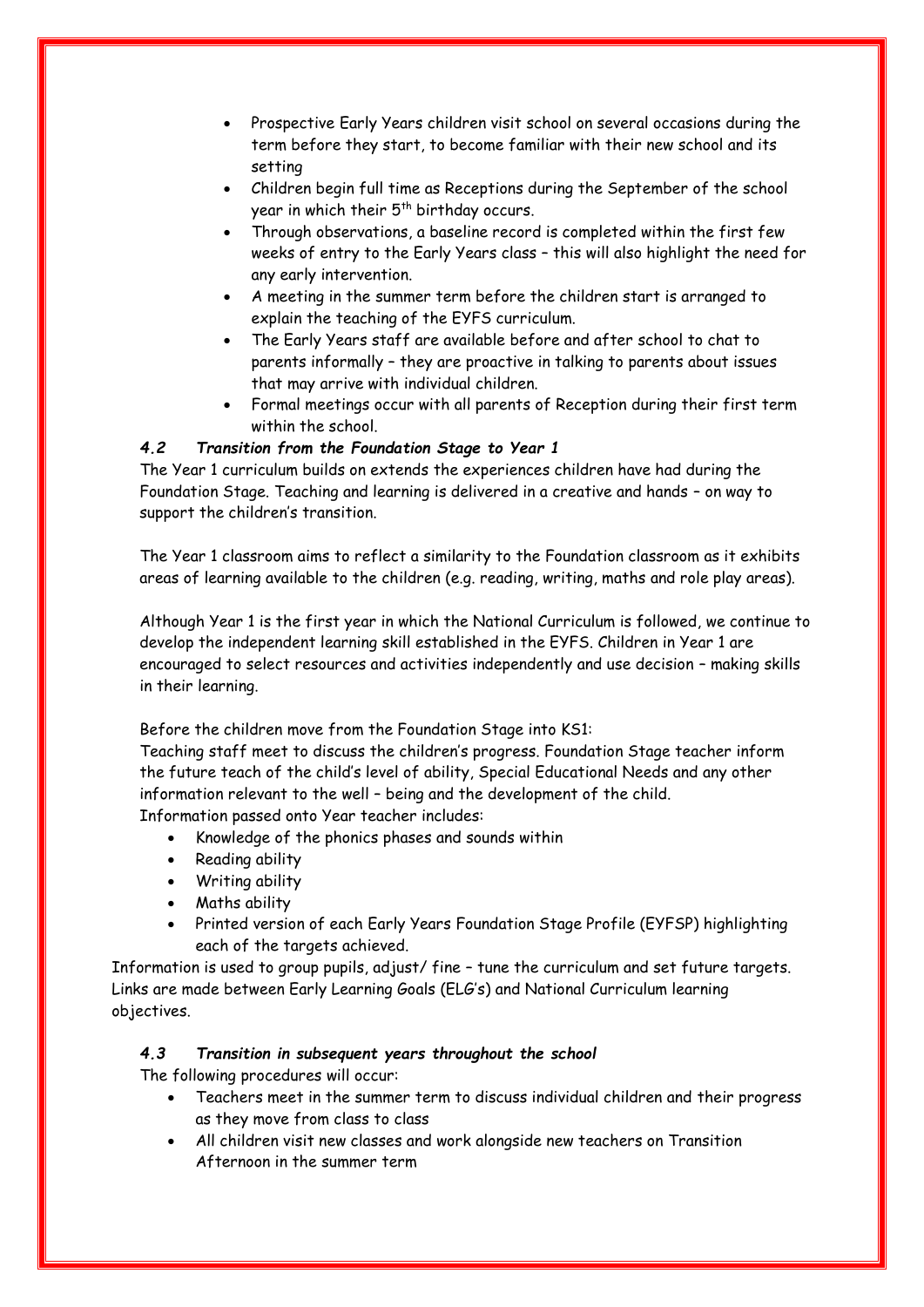- Annual tracking of children's progress through Interim and Key Stage SATs, spelling, writing journals and reading assessments occur continuously. This data informs the child's next teacher of targets and learning goals for the following year
- Throughout the year, there are project based opportunities where children from different age phases mix together to enable them to get to know other staff as well as one other
- Transfer of records, for example, SEN data, assessment and attendance data

#### *4.4 Children joining from Year 1 to Year 6*

- Individual tours offered to all incoming parents and children
- Induction session are available to allow a child to become familiar with their new class and surroundings
- Parents receive a Prospectus with information about the school
- New children assessed quickly by class teacher and/ or SENDCO
- A "buddy" is identified to help the child to integrate
- Records from previous school are made available to the class teacher and SENDCO
- Confirmation is sought that all necessary records have been received by the school, this includes confidential files and safeguarding concerns.

#### *4.5 Transitions from Year 6 to Year 7*

- Teachers from St Anne's feeder Secondary School, most frequently Endon High School but other Secondary providers too visit to provide assemblies in specific subjects (e.g. Science and music)
- A formal meeting takes place between the Year 6 teacher and the Year 7 tutor of the receiving secondary school to transfer particular information about individual children
- The year 6 teacher liaises with the Year 7 tutor from the receiving school to create a profile of assessment data and transition needs for each child
- Identified children (e.g. SEN) receive additional support before and after transition
- The transfer of records to the receiving secondary school takes place
- Year 6 children attend their prospective secondary school for Transition Days during the summer term

#### **5. Equality, Diversity and Inclusion**

Children and parents are actively involved in all transition processes that take place while at St Anne's and their perceptions about transition are explored and valued.

Measures are taken to ensure that pupils with learning or access difficulties experience a similar ease of transfer as other pupils.

At St Anne's Primary School, we aim to ensure that no member of the school community experiences harassment, less favourable treatment or discrimination within the learning environment because of their age; any disability they may have; their ethnicity, colour or national origin; their gender; their religion or beliefs.

We value the diversity of individuals within our school and do not discriminate against anyone because of 'differences'. We believe that all our children matter and we value their families too. We give our children every opportunity to achieve their best by taking account of our children's range of life experiences when devising and implementing school policies and procedures.

### **6. Policy Review**